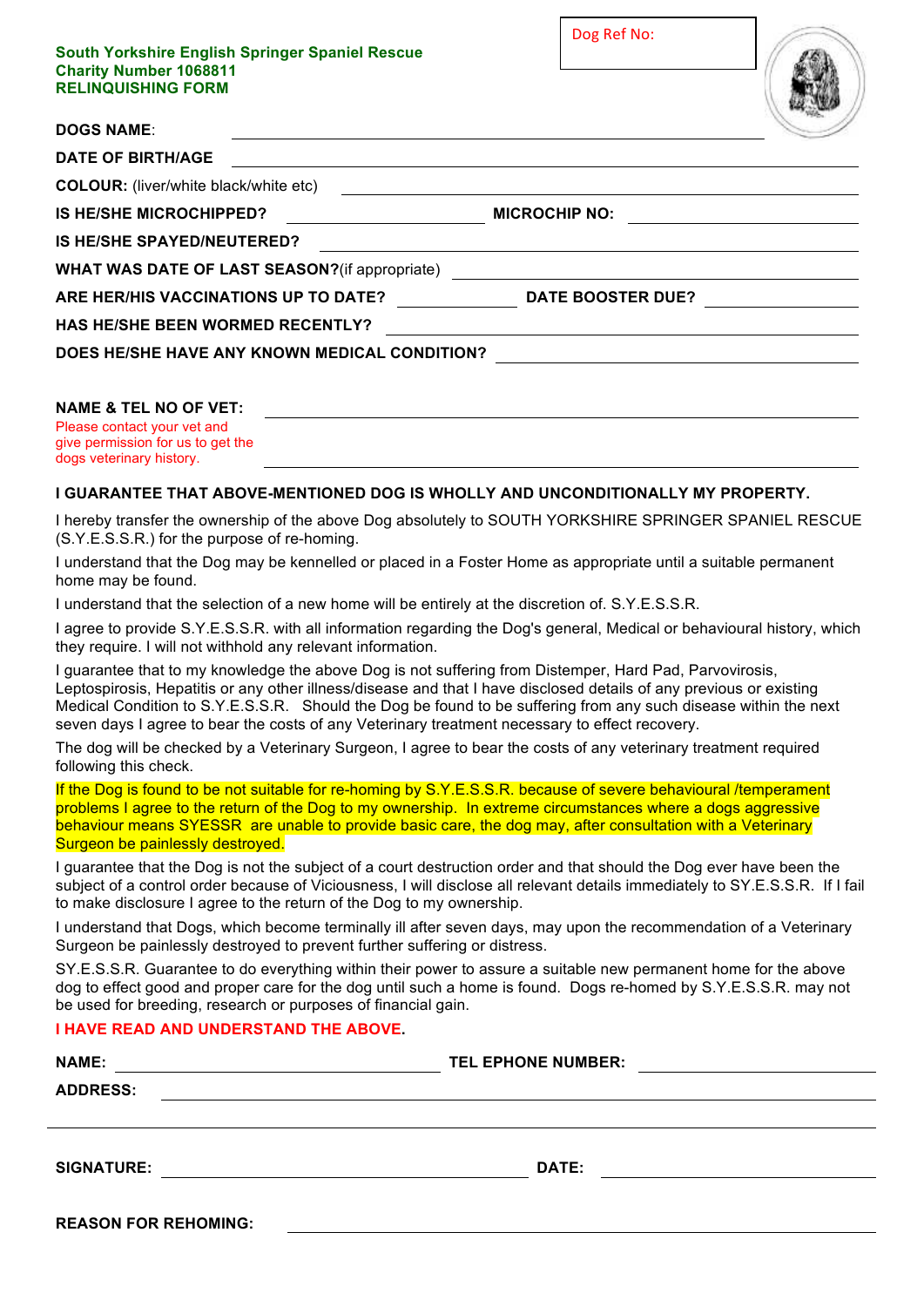## **LOOKING AFTER DOGS AND FINDING THEM NEW HOMES IS VERY EXPENSIVE, ESPECIALLY IF THEY NEED VACCINATING AND NEUTERING/SPAYING. ALTHOUGH A DONATION IS NOT A CONDITION OF US HELPING YOU AND DONATION YOU CAN MAKE TO HELP US WOULD BE GREATLY APPRECIATED**. **LAST YEAR IT COST US AN AVERAGE OF £385 FOR EACH DOG WE HELPED. PLEASE HELP US TO BE AROUND FOR THE NEXT PERSON WHO NEEDS HELP WITH THEIR DOG.**

## **GENERAL INFORMATION REGARDING DOG LOOKING FOR A NEW HOME**

| Have you asked any other Rescue for help with<br>this dog? If so which one(s) and why did they<br>not help. (Please note: this is for our<br>information only and will have no bearing on<br>whether we help you with your dog or not) |  |
|----------------------------------------------------------------------------------------------------------------------------------------------------------------------------------------------------------------------------------------|--|
| How long have you had him/her and how did you<br>come by him/her? Did you get him/her from a<br>rescue or as a puppy etc? Please give details of<br>breeder or rescue if available.                                                    |  |
| Does he/she live in or out?                                                                                                                                                                                                            |  |
| Is he/she fully house trained?                                                                                                                                                                                                         |  |
| Do you leave him/her alone for any length of<br>time? If so for how long and how does he/she<br>react, does he/she bark or howl or is he/she<br>destructive etc?                                                                       |  |
| Has he/she lived or spent time with Children? If<br>so what are their ages and how does he/she<br>react to them?                                                                                                                       |  |
| Has he/she lived with other animals such as<br>cats, birds, rabbits etc? If so how does he/she<br>react to them?                                                                                                                       |  |
| Has he/she lived with other dogs? If so;<br>What breed(s)?<br>What age(s)?<br>What sex(s)?<br>How did/do they get on?<br>Did/do you feed them in the same room?                                                                        |  |
| Has your dog ever shown any aggression<br>towards another dog? If so, what were the<br>circumstances?                                                                                                                                  |  |
| Has he/she ever bitten anyone? If so, what<br>where the circumstances?                                                                                                                                                                 |  |